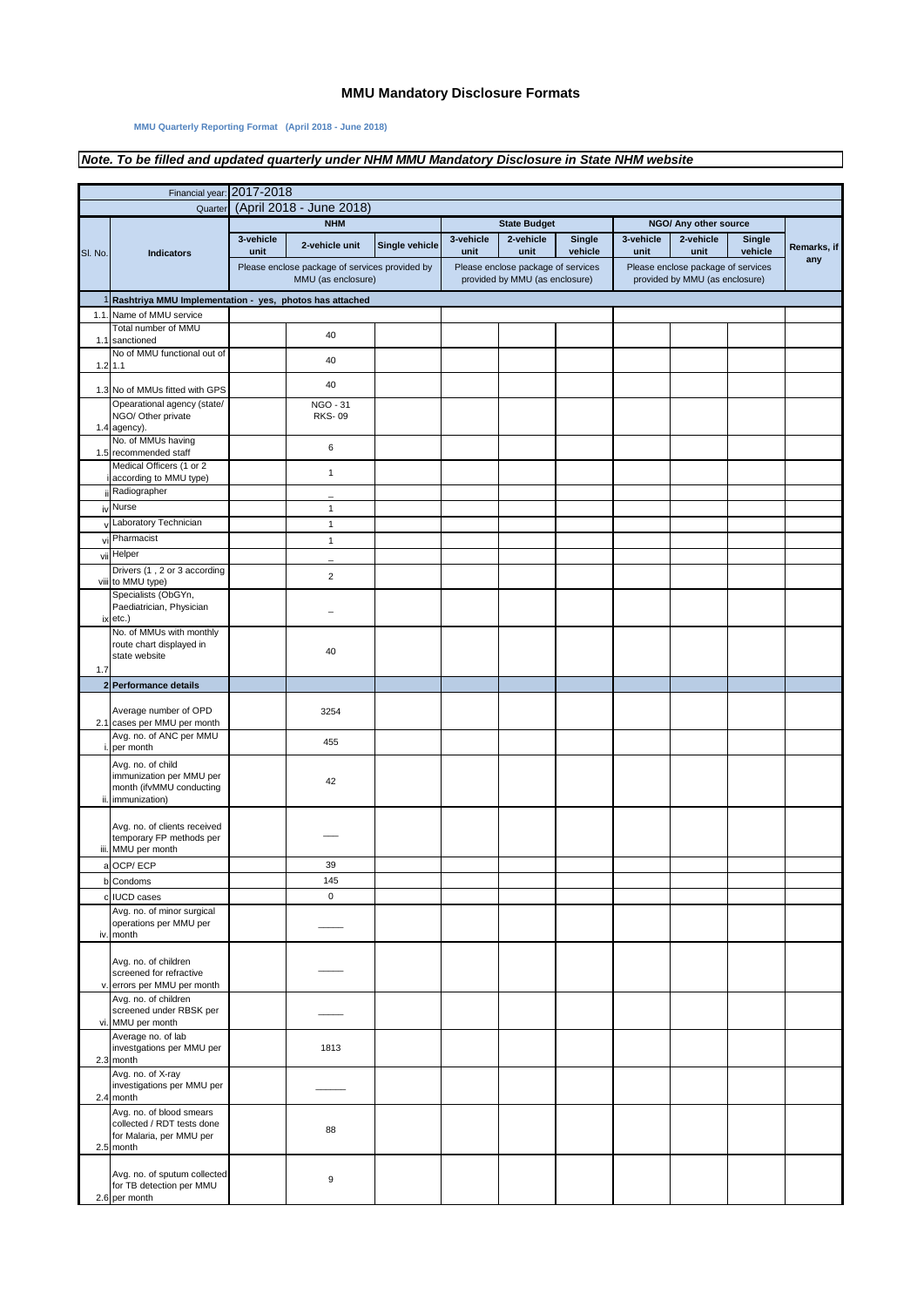| Average Number of patients<br>referred to higher facilities<br>2.8 per MMU per month               | 26     |  |  |  |  |
|----------------------------------------------------------------------------------------------------|--------|--|--|--|--|
| 3 Operational details                                                                              |        |  |  |  |  |
| Avg. no. of trips per MMU<br>3.1 per month                                                         | 24     |  |  |  |  |
| Avg. no. of camps per MMU<br>3.2 per month                                                         | 24     |  |  |  |  |
| No. of villages covered by<br>3.3 MMUs per month                                                   | 1777   |  |  |  |  |
| No. of AWCs covered by<br>3.4 MMUs per month                                                       | 1777   |  |  |  |  |
| Average operational cost<br>3.5 per month per MMU                                                  | 191333 |  |  |  |  |
| Human Resources (for all<br>staff under 1.6 )per month<br>i per MMU                                | 105000 |  |  |  |  |
| ii POL per month per MMU                                                                           |        |  |  |  |  |
| Vehicle Maintenance per<br>i month per MMU,                                                        | 37500  |  |  |  |  |
| Admin and management<br>costs/ Euqipment<br>maintenace, Medicines,<br>ii Consumables, Contingency. | 48833  |  |  |  |  |
| Average operational cost<br>3.6 per patient(OPD) per MMU                                           | 52     |  |  |  |  |
| Average operational cost<br>3.7 per trip per MMU                                                   | 7972   |  |  |  |  |
|                                                                                                    |        |  |  |  |  |